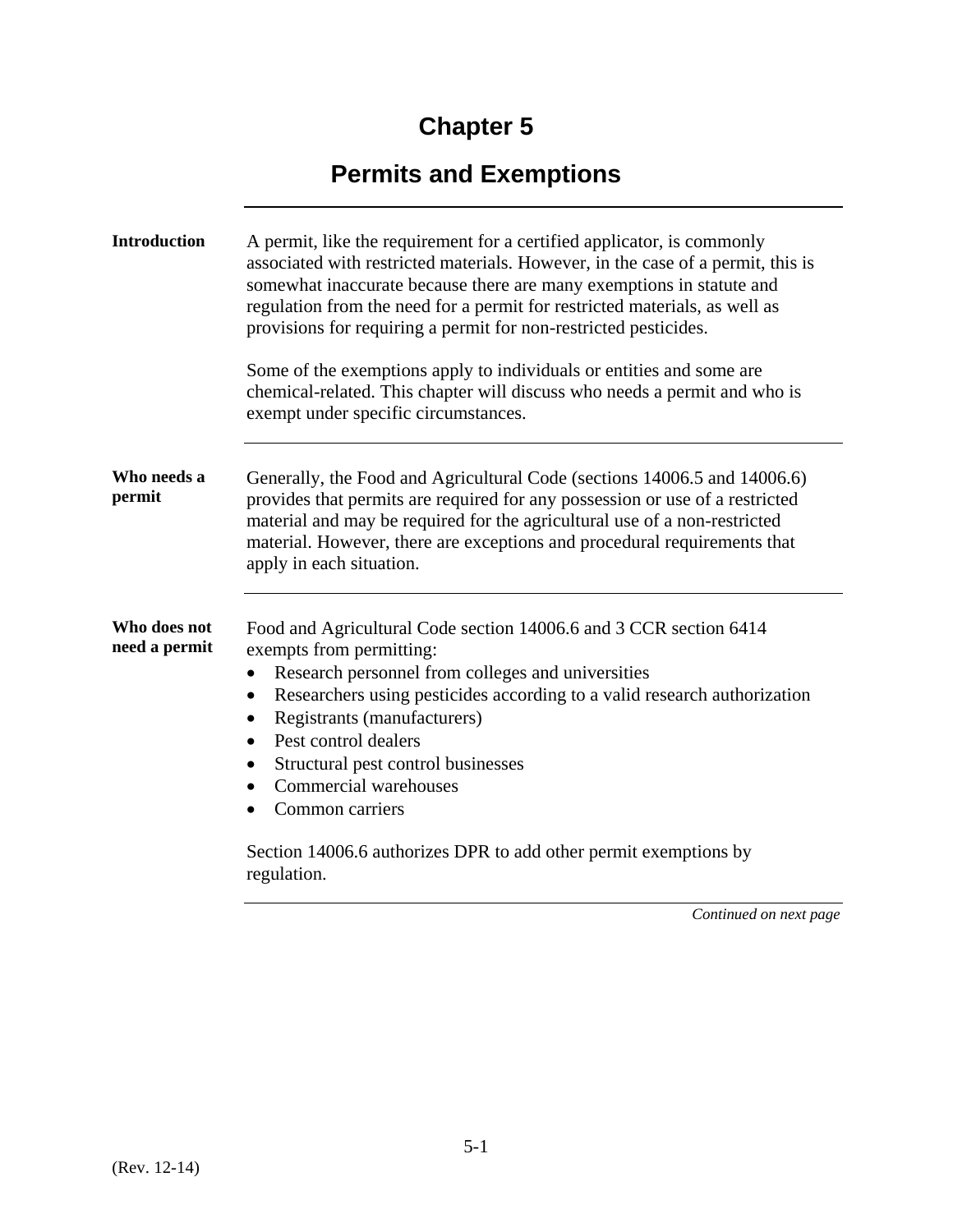## **Permits and Exemptions, Continued**

| Permit<br>exemptions                                          | Food and Agricultural Code section 14006.7 precludes requiring a permit for<br>possession or use of exempt materials listed in 3 CCR section 6402.                                                                                                                                                                                                                                                                                                                                                                         |
|---------------------------------------------------------------|----------------------------------------------------------------------------------------------------------------------------------------------------------------------------------------------------------------------------------------------------------------------------------------------------------------------------------------------------------------------------------------------------------------------------------------------------------------------------------------------------------------------------|
|                                                               | DPR has adopted additional chemical-specific permit exemptions in sections<br>6414 and 6416:<br>Federal Restricted Use Pesticides (not otherwise listed)<br>Ground water protection pesticides (not otherwise listed) when used:<br>$\bullet$<br>Outside of a ground water protection area;<br>$\circ$<br>For certain non-agricultural uses within a ground water protection<br>$\circ$<br>area; and<br>Anywhere in an approved pest eradication program<br>$\circ$<br>Antifouling paints<br>Paints containing tributyltin |
|                                                               | Exemptions found in 3 CCR section 6400 are not exemptions from the<br>permit; rather, they are exemptions from restricted status.                                                                                                                                                                                                                                                                                                                                                                                          |
| CAC authority,<br>permits for<br>federal RUPs                 | The permit exemption for federal RUPs is conditional, as stated in 3 CCR<br>section 6414(b). By that, we mean that the CAC has the authority to override<br>the general exemption provision in his/her county and require a permit for any<br>or all federal RUPs. The procedure for making the determination needed to<br>justify requiring a permit should follow that described below for requiring a<br>permit for non-restricted pesticides.                                                                          |
| CAC authority,<br>permits for<br>non-restricted<br>pesticides | The CAC has the authority (FAC section 14006.6) to require a permit for the<br>agricultural use of a non-restricted pesticide. To implement this provision, the<br>CAC must make a determination that the pesticide cannot be used under local<br>conditions without presenting an "undue hazard." Once made, the<br>determination is permanent unless a sunset provision limiting the effective<br>period is included. The determination may be cancelled in the same manner as<br>it was established.                    |
|                                                               |                                                                                                                                                                                                                                                                                                                                                                                                                                                                                                                            |

*Continued on next page*